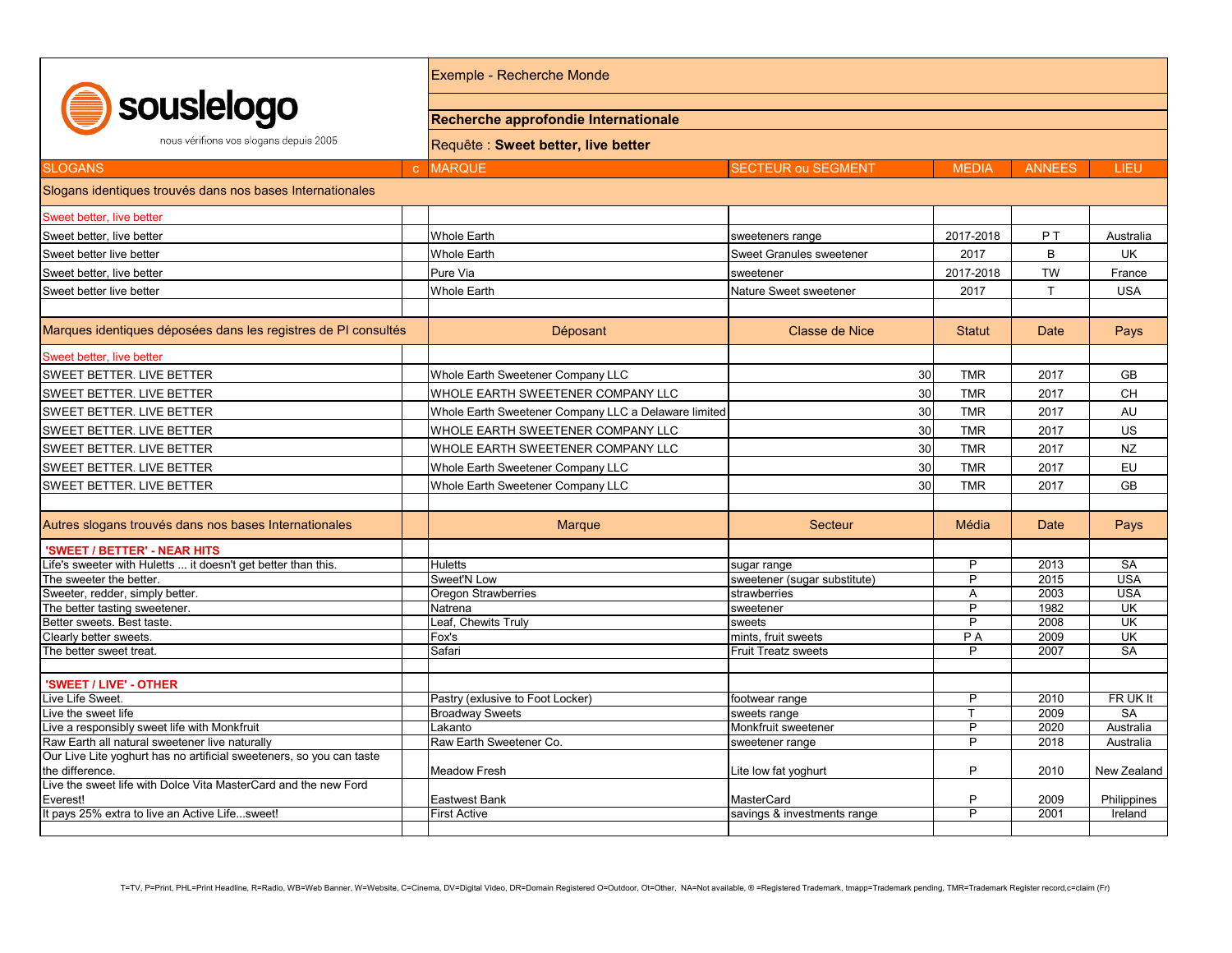| souslelogo                        |
|-----------------------------------|
| nous vérifions vos slogans denuis |

Exemple - Recherche Monde

## **Recherche approfondie Internationale**

Requête : **Sweet better, live better**

| TRUS VEHINTS VOS SIOGUTS UEDUIS ZOOS         | [Requête : Sweet better, live better] |                                      |                |           |               |
|----------------------------------------------|---------------------------------------|--------------------------------------|----------------|-----------|---------------|
| 'LIVE BETTER' - focus secteur client (FOODS) |                                       |                                      |                |           |               |
| Change to live better                        | Safefood                              | food safety information              | $\mathbf$      | 2014      | <b>UK</b>     |
| Drink Better, Live Better.                   | Nestle Pure Life                      | mineral water                        | P              | 2014      | Can           |
| Drink Better. Live Better.                   | Nestle Pure Life                      | mineral water                        | P              | 2012      | <b>USA</b>    |
| Eat Better. Live Better.                     | Lucky Star                            | canned fish                          | P <sub>T</sub> | 2016-2014 | <b>SA</b>     |
| Eat better. Live better.                     | Sanitarium - Weet-Bix                 | breakfast cereal                     |                | 1998      | <b>NZ AUS</b> |
| Eat better. Live better.                     | Tarczynski                            | sausage range                        |                | 2015      | Poland        |
| Eat healthily and live better.               | Mulino Bianco Trenta                  | biscuits                             |                | 2003      | Italy         |
| Eat soup. Live better.                       | Knorr                                 | soups                                |                | 2008      | Portugal      |
| eat well live better                         | Besana                                | nuts, dried fruit, seeds             | P              | 2016      | <b>UK</b>     |
| Eat well. Live better.                       | Sazon                                 | seasoning range                      | $\mathbf$      | 2016      | <b>Brazil</b> |
| Grill Bertolli Olive Oil. Live better.       | Bertolli                              | olive oil                            | P              | 2003      | <b>UK</b>     |
| Live better.                                 | Bertolli                              | olive oil                            | P              | 2004      | <b>UK</b>     |
| <b>Live Better</b>                           | Extra Virgin Olive Oil                | olive oil                            | P              | 2014      | <b>UK</b>     |
| Live better.                                 | Vivo Avena                            | cereal                               |                | 2016      | Guatemala     |
| Live Better Challenge.                       | The Guardian / Unilever               | newspaper, healthy eating initiative | P W            | 2014      | <b>UK</b>     |
| Live better each day                         | Danone, Actimel                       | yoghurt drinks                       |                | 2004      | Portugal      |
| To live better.                              | Mulino Bianco                         | bread                                | $\tau$         | 2002      | Italy         |
| <b>END</b>                                   |                                       |                                      |                |           |               |
| Expressions identiques trouvées sur Internet |                                       |                                      |                |           |               |
|                                              |                                       |                                      |                |           |               |
| pas de résultat                              |                                       |                                      |                |           |               |
|                                              |                                       |                                      |                |           |               |
| Noms de domaines identiques                  |                                       |                                      |                |           |               |
| pas de résultat                              |                                       |                                      |                |           |               |
|                                              |                                       |                                      |                |           |               |

LEGENDES :

COLONNE 2 : c : claim ; a : accroche rien : signature de marque. Distinction effectuée par Souslelogo seulement.

 $2005$ 

 COLONNE 5 : supports où ont été vus les slogans T : Télévision ou Cinéma P : Poster Print/ Presse A/O : Affichage/Outdoor R : Radio W : Internet Slogan homepages I : Internet B : bannières & viral Autres PHL : Printed - Dates données à titre indicatif de leur utilisation : 1ère date : date où la signature a été recensée pour la 1ère fois . 2 ème date : date où la signature a été recensée pour la dernière fois TMR : trademark